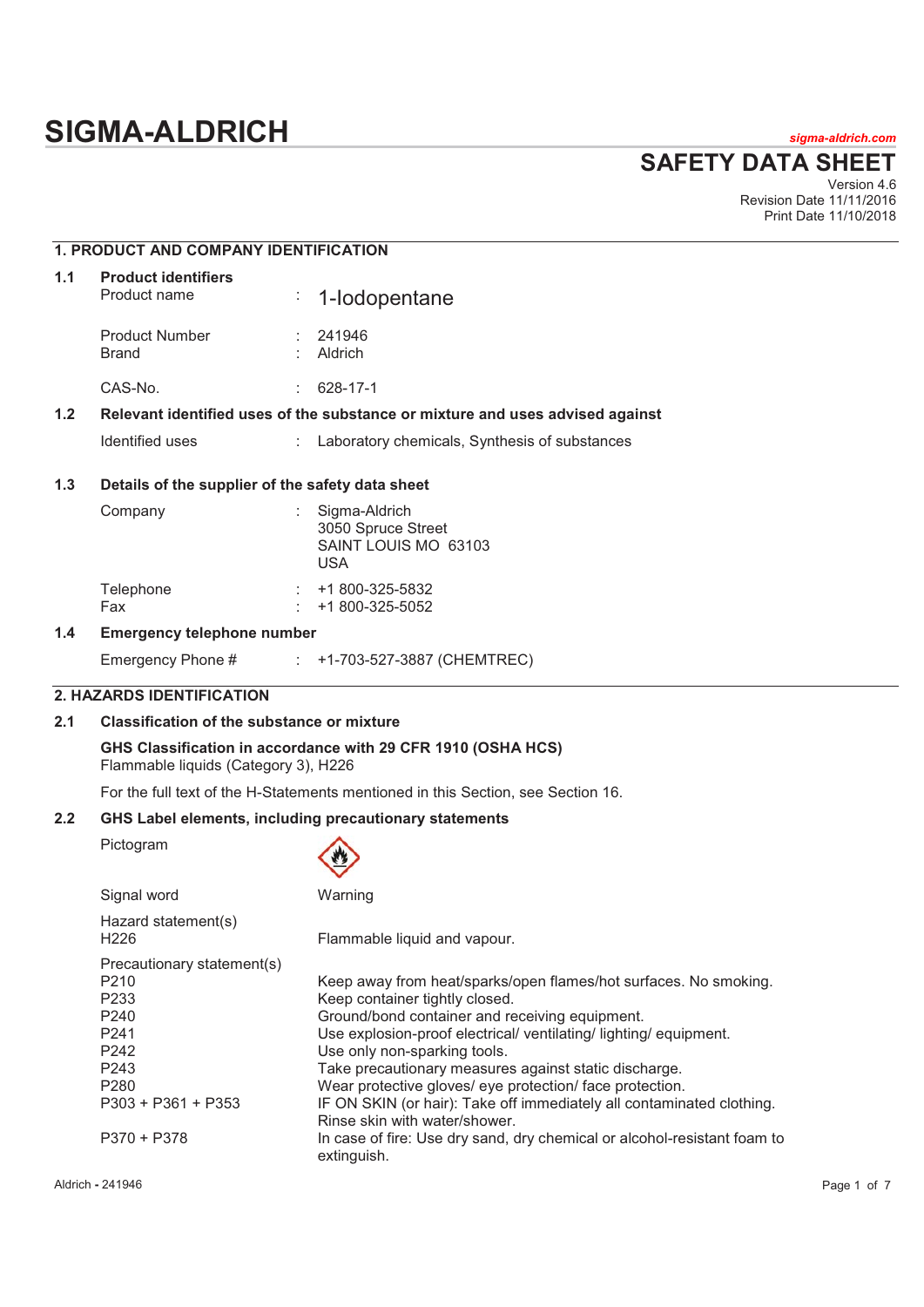| $P403 + P235$    | Store in a well-ventilated place. Keep cool.                        |
|------------------|---------------------------------------------------------------------|
| P <sub>501</sub> | Dispose of contents/ container to an approved waste disposal plant. |

## **2.3 Hazards not otherwise classified (HNOC) or not covered by GHS** - none

## **3. COMPOSITION/INFORMATION ON INGREDIENTS**

#### **3.1 Substances**

| Synonyms                                         | : Pentyl iodide<br>n-Amyl iodide                               |
|--------------------------------------------------|----------------------------------------------------------------|
| Formula<br>Molecular weight<br>CAS-No.<br>EC-No. | : $C_5H_{11}$<br>198.05 g/mol<br>628-17-1<br>$: 211 - 030 - 0$ |
|                                                  |                                                                |

## **Hazardous components**

| Component                                                                       | Classification     | <b>Concentration</b> |
|---------------------------------------------------------------------------------|--------------------|----------------------|
| l 1-lodopentane                                                                 |                    |                      |
|                                                                                 | Flam. Lig. 3; H226 | $\le$ = 100 %        |
| Ear the full text of the H Ctotemente mentioned in this Coetien, see Coetien 16 |                    |                      |

For the full text of the H-Statements mentioned in this Section, see Section 16.

## **4. FIRST AID MEASURES**

## **4.1 Description of first aid measures**

#### **General advice**

Consult a physician. Show this safety data sheet to the doctor in attendance.Move out of dangerous area.

#### **If inhaled**

If breathed in, move person into fresh air. If not breathing, give artificial respiration. Consult a physician.

#### **In case of skin contact**

Wash off with soap and plenty of water. Consult a physician.

## **In case of eye contact**

Flush eyes with water as a precaution.

#### **If swallowed**

Do NOT induce vomiting. Never give anything by mouth to an unconscious person. Rinse mouth with water. Consult a physician.

#### **4.2 Most important symptoms and effects, both acute and delayed**

The most important known symptoms and effects are described in the labelling (see section 2.2) and/or in section 11

## **4.3 Indication of any immediate medical attention and special treatment needed**  No data available

## **5. FIREFIGHTING MEASURES**

#### **5.1 Extinguishing media**

**Suitable extinguishing media**  Use water spray, alcohol-resistant foam, dry chemical or carbon dioxide.

#### **5.2 Special hazards arising from the substance or mixture**  No data available

## **5.3 Advice for firefighters**

Wear self-contained breathing apparatus for firefighting if necessary.

## **5.4 Further information**

Use water spray to cool unopened containers.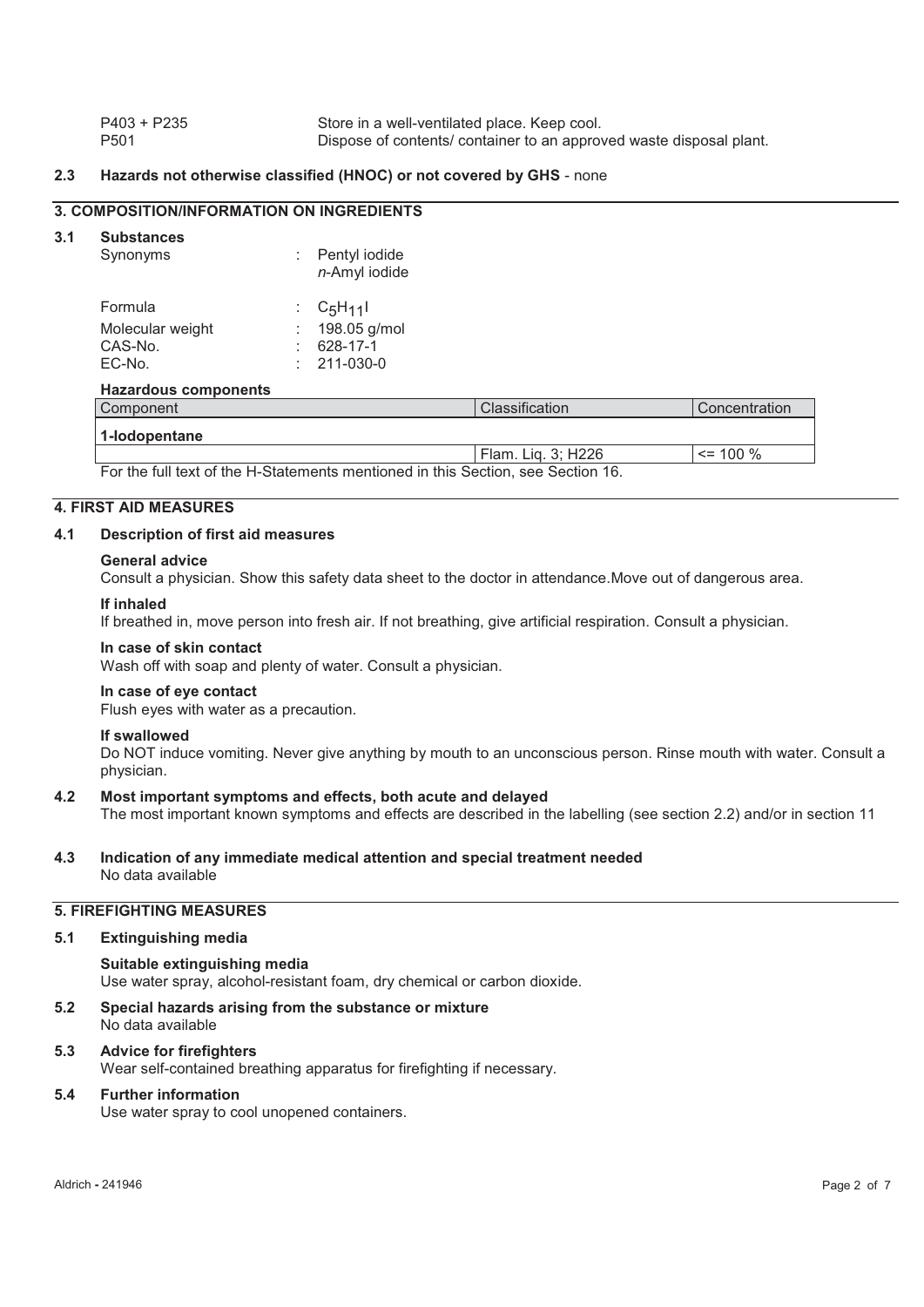## **6. ACCIDENTAL RELEASE MEASURES**

- **6.1 Personal precautions, protective equipment and emergency procedures**  Avoid breathing vapours, mist or gas. Remove all sources of ignition. Beware of vapours accumulating to form explosive concentrations. Vapours can accumulate in low areas. For personal protection see section 8.
- **6.2 Environmental precautions**  Prevent further leakage or spillage if safe to do so. Do not let product enter drains.
- **6.3 Methods and materials for containment and cleaning up**  Contain spillage, and then collect with an electrically protected vacuum cleaner or by wet-brushing and place in container for disposal according to local regulations (see section 13).
- **6.4 Reference to other sections**  For disposal see section 13.

## **7. HANDLING AND STORAGE**

## **7.1 Precautions for safe handling**

Avoid inhalation of vapour or mist. Keep away from sources of ignition - No smoking.Take measures to prevent the build up of electrostatic charge. For precautions see section 2.2.

**7.2 Conditions for safe storage, including any incompatibilities**  Keep container tightly closed in a dry and well-ventilated place. Containers which are opened must be carefully resealed and kept upright to prevent leakage.

Light sensitive.

**7.3 Specific end use(s)**  Apart from the uses mentioned in section 1.2 no other specific uses are stipulated

## **8. EXPOSURE CONTROLS/PERSONAL PROTECTION**

## **8.1 Control parameters**

#### **Components with workplace control parameters**

Contains no substances with occupational exposure limit values. Hazardous components without workplace control parameters

## **8.2 Exposure controls**

#### **Appropriate engineering controls**

Handle in accordance with good industrial hygiene and safety practice. Wash hands before breaks and at the end of workday.

#### **Personal protective equipment**

#### **Eye/face protection**

Face shield and safety glasses Use equipment for eye protection tested and approved under appropriate government standards such as NIOSH (US) or EN 166(EU).

#### **Skin protection**

Handle with gloves. Gloves must be inspected prior to use. Use proper glove removal technique (without touching glove's outer surface) to avoid skin contact with this product. Dispose of contaminated gloves after use in accordance with applicable laws and good laboratory practices. Wash and dry hands.

Full contact Material: Fluorinated rubber Minimum layer thickness: 0.7 mm Break through time: 480 min Material tested:Vitoject® (KCL 890 / Aldrich Z677698, Size M)

Splash contact Material: Nitrile rubber Minimum layer thickness: 0.4 mm Break through time: 60 min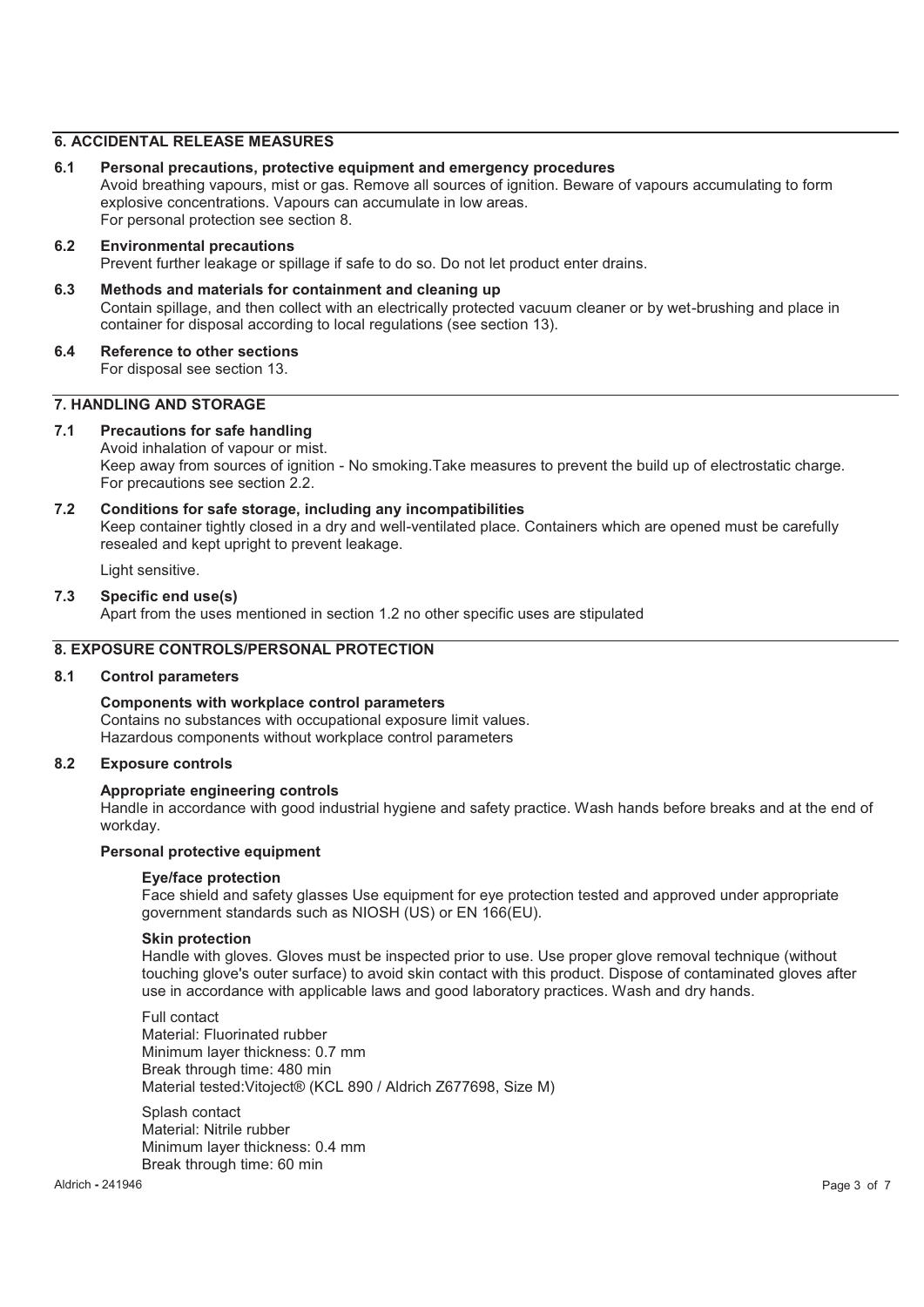Material tested:Camatril® (KCL 730 / Aldrich Z677442, Size M)

data source: KCL GmbH, D-36124 Eichenzell, phone +49 (0)6659 87300, e-mail sales@kcl.de, test method: EN374

If used in solution, or mixed with other substances, and under conditions which differ from EN 374, contact the supplier of the CE approved gloves. This recommendation is advisory only and must be evaluated by an industrial hygienist and safety officer familiar with the specific situation of anticipated use by our customers. It should not be construed as offering an approval for any specific use scenario.

## **Body Protection**

Impervious clothing, Flame retardant antistatic protective clothing., The type of protective equipment must be selected according to the concentration and amount of the dangerous substance at the specific workplace.

#### **Respiratory protection**

Where risk assessment shows air-purifying respirators are appropriate use a full-face respirator with multipurpose combination (US) or type ABEK (EN 14387) respirator cartridges as a backup to engineering controls. If the respirator is the sole means of protection, use a full-face supplied air respirator. Use respirators and components tested and approved under appropriate government standards such as NIOSH (US) or CEN (EU).

## **Control of environmental exposure**

Prevent further leakage or spillage if safe to do so. Do not let product enter drains.

## **9. PHYSICAL AND CHEMICAL PROPERTIES**

## **9.1 Information on basic physical and chemical properties**

| a)      | Appearance                                         | Form: clear, liquid<br>Colour: light red |
|---------|----------------------------------------------------|------------------------------------------|
| b)      | Odour                                              | No data available                        |
| c)      | <b>Odour Threshold</b>                             | No data available                        |
| d)      | pH                                                 | No data available                        |
| e)      | Melting point/freezing<br>point                    | No data available                        |
| f)      | Initial boiling point and<br>boiling range         | 154 - 155 °C (309 - 311 °F) - lit.       |
| g)      | Flash point                                        | 43 °C (109 °F) - closed cup              |
| h)      | Evaporation rate                                   | No data available                        |
| i)      | Flammability (solid, gas)                          | No data available                        |
| j)      | Upper/lower<br>flammability or<br>explosive limits | No data available                        |
| k)      | Vapour pressure                                    | No data available                        |
| $\vert$ | Vapour density                                     | No data available                        |
| m)      | Relative density                                   | 1.517 g/cm3 at 25 °C (77 °F)             |
| n)      | Water solubility                                   | No data available                        |
| O)      | Partition coefficient: n-<br>octanol/water         | No data available                        |
| p)      | Auto-ignition<br>temperature                       | No data available                        |
| q)      | Decomposition<br>temperature                       | No data available                        |
| r)      | Viscosity                                          | No data available                        |
| s)      | <b>Explosive properties</b>                        | No data available                        |
| t)      | Oxidizing properties                               | No data available                        |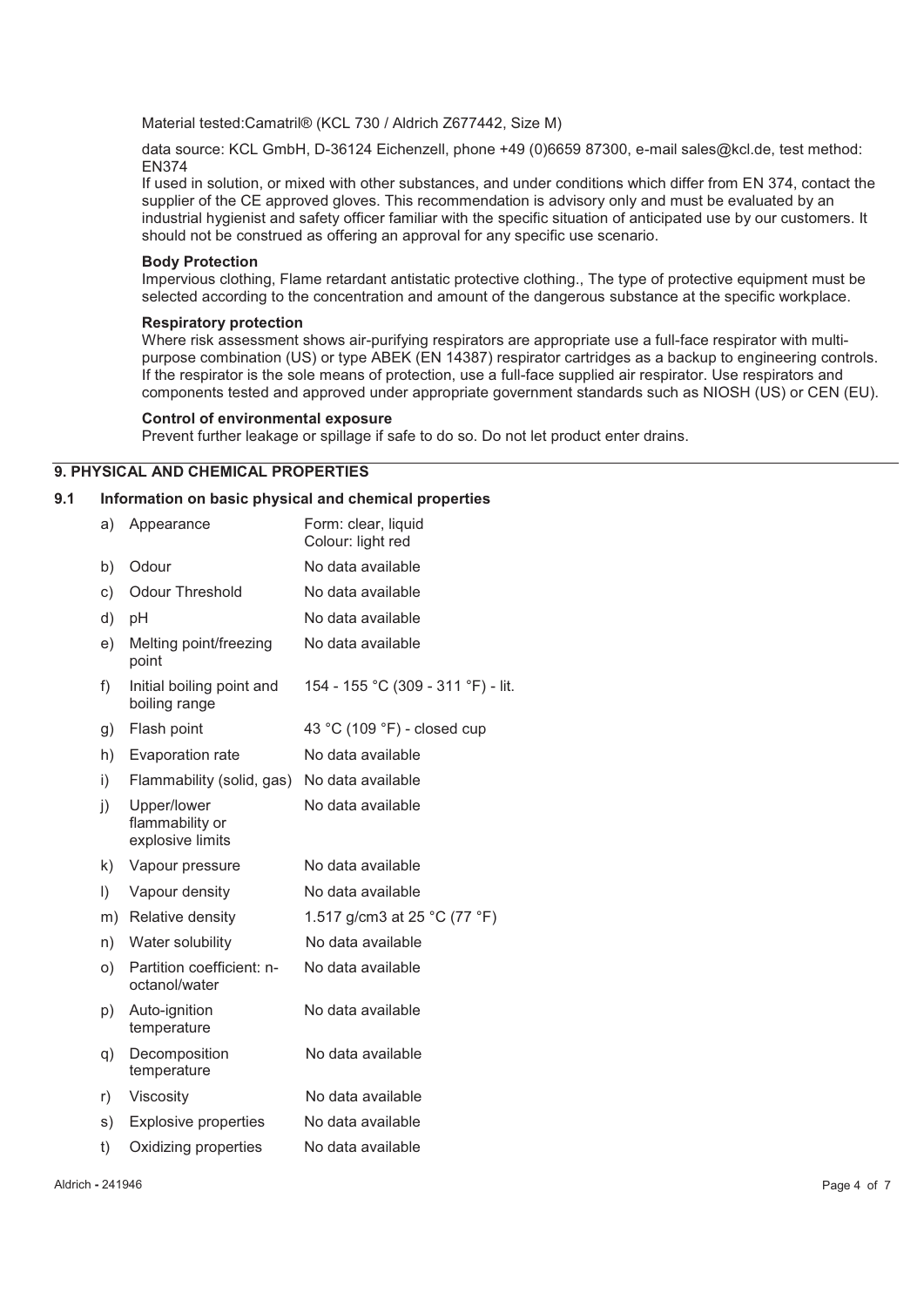## **9.2 Other safety information**

No data available

## **10. STABILITY AND REACTIVITY**

## **10.1 Reactivity**

No data available

- **10.2 Chemical stability**  Stable under recommended storage conditions.
- **10.3 Possibility of hazardous reactions**  No data available
- **10.4 Conditions to avoid**  Heat, flames and sparks.
- **10.5 Incompatible materials**  Strong oxidizing agents, Strong bases

## **10.6 Hazardous decomposition products**  Hazardous decomposition products formed under fire conditions. - Carbon oxides, Hydrogen iodide Other decomposition products - No data available In the event of fire: see section 5

## **11. TOXICOLOGICAL INFORMATION**

## **11.1 Information on toxicological effects**

**Acute toxicity**  No data available

Inhalation: No data available

Dermal: No data available

LD50 Intraperitoneal - Rat - 948 mg/kg

#### **Skin corrosion/irritation**  No data available

**Serious eye damage/eye irritation**  No data available

**Respiratory or skin sensitisation**  No data available

### **Germ cell mutagenicity**  No data available

#### **Carcinogenicity**

- IARC: No component of this product present at levels greater than or equal to 0.1% is identified as probable, possible or confirmed human carcinogen by IARC.
- NTP: No component of this product present at levels greater than or equal to 0.1% is identified as a known or anticipated carcinogen by NTP.
- OSHA: No component of this product present at levels greater than or equal to 0.1% is identified as a carcinogen or potential carcinogen by OSHA.

## **Reproductive toxicity**

No data available

No data available

**Specific target organ toxicity - single exposure** 

No data available

**Specific target organ toxicity - repeated exposure**  No data available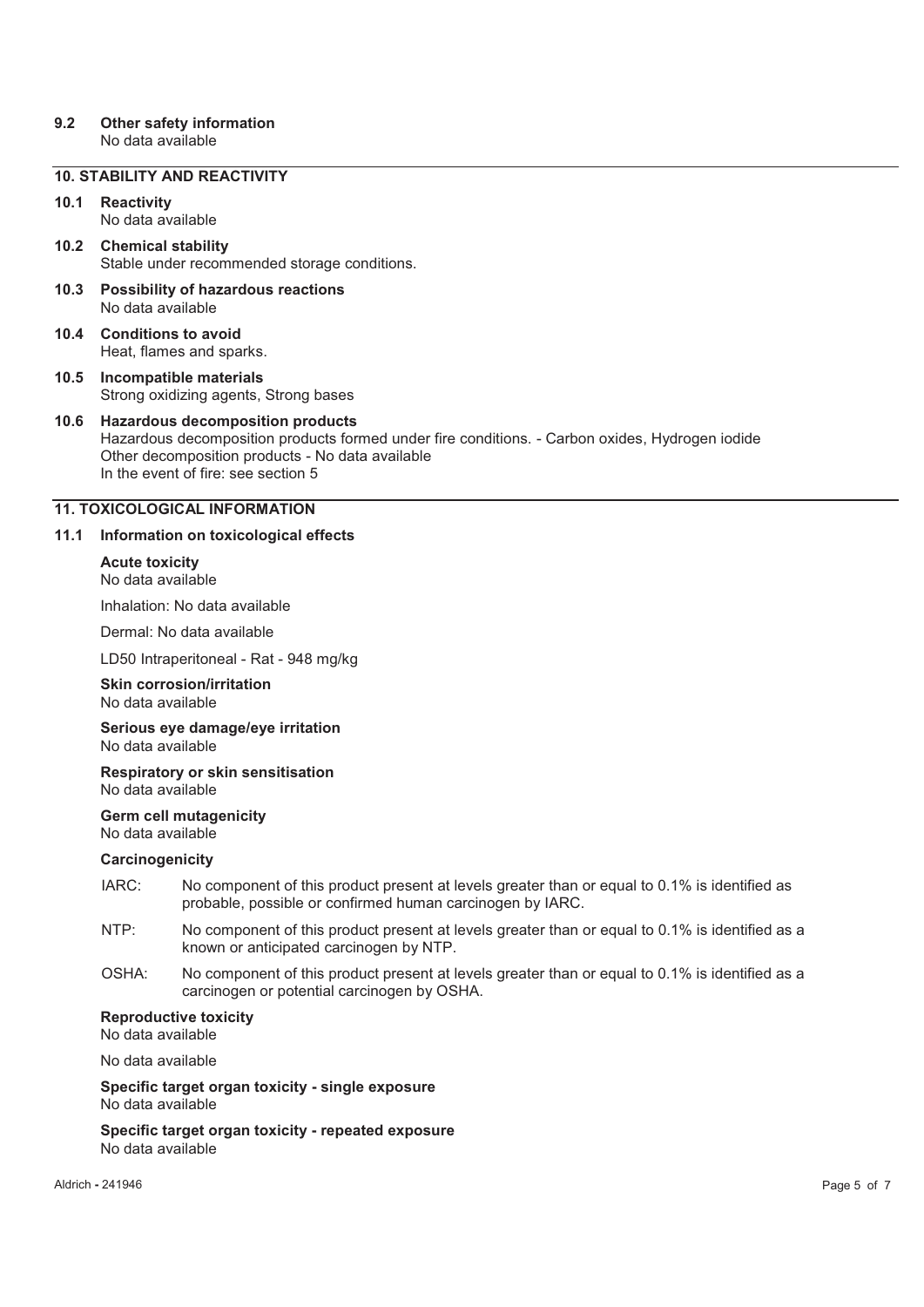## **Aspiration hazard**

No data available

## **Additional Information**

## RTECS: SA2975600

Cough, Shortness of breath, Headache, Nausea, Vomiting, To the best of our knowledge, the chemical, physical, and toxicological properties have not been thoroughly investigated.

## **12. ECOLOGICAL INFORMATION**

## **12.1 Toxicity**

No data available

- **12.2 Persistence and degradability**  No data available
- **12.3 Bioaccumulative potential**  No data available
- **12.4 Mobility in soil**  No data available
- **12.5 Results of PBT and vPvB assessment**  PBT/vPvB assessment not available as chemical safety assessment not required/not conducted

## **12.6 Other adverse effects**

No data available

## **13. DISPOSAL CONSIDERATIONS**

## **13.1 Waste treatment methods**

#### **Product**

Burn in a chemical incinerator equipped with an afterburner and scrubber but exert extra care in igniting as this material is highly flammable. Offer surplus and non-recyclable solutions to a licensed disposal company.

## **Contaminated packaging**

Dispose of as unused product.

## **14. TRANSPORT INFORMATION**

**DOT (US)** Class: 3 Packing group: III Proper shipping name: Flammable liquids, n.o.s. (1-Iodopentane) Reportable Quantity (RQ):

Poison Inhalation Hazard: No

## **IMDG**

UN number: 1993 Class: 3 Packing group: III EMS-No: F-E, S-E Proper shipping name: FLAMMABLE LIQUID, N.O.S. (1-Iodopentane)

**IATA**<br>UN number: 1993 Class: 3 Packing group: III Proper shipping name: Flammable liquid, n.o.s. (1-Iodopentane)

## **15. REGULATORY INFORMATION**

## **SARA 302 Components**

No chemicals in this material are subject to the reporting requirements of SARA Title III, Section 302.

#### **SARA 313 Components**

This material does not contain any chemical components with known CAS numbers that exceed the threshold (De Minimis) reporting levels established by SARA Title III, Section 313.

#### **SARA 311/312 Hazards**

Aldrich **-** 241946 Page 6 of 7